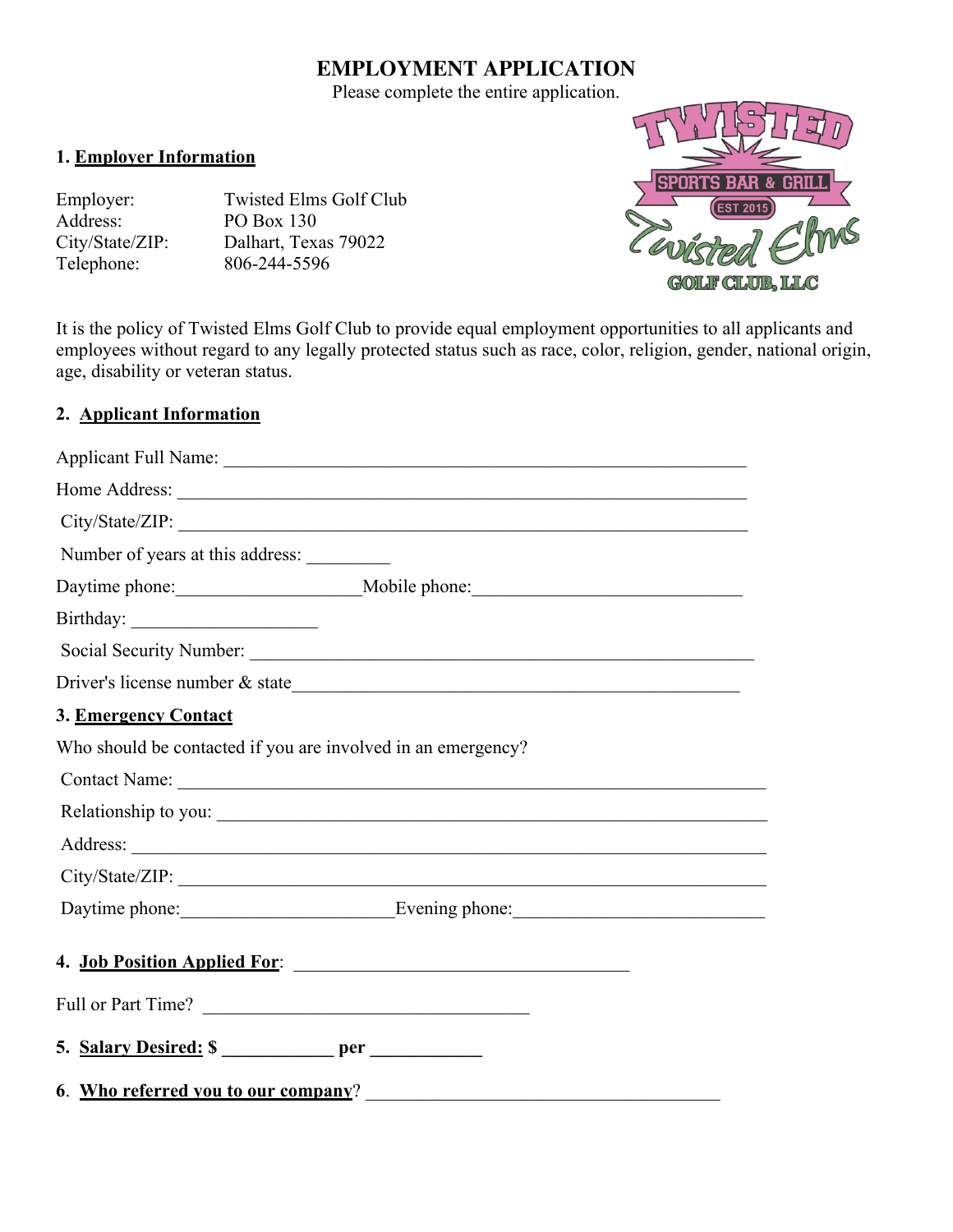Do you have any friends or relatives who work here? If yes, please list here:

| 7. Have you applied to our company previously? Yes No                                                              |  |  |
|--------------------------------------------------------------------------------------------------------------------|--|--|
| If yes, when? $\frac{1}{\sqrt{1-\frac{1}{2}}\sqrt{1-\frac{1}{2}}\sqrt{1-\frac{1}{2}}\sqrt{1-\frac{1}{2}}}}$        |  |  |
| 8. Are you at least 18 years old? ________ Yes________ No                                                          |  |  |
| 9. <u>How will you get to work?</u>                                                                                |  |  |
| 10. Are you willing to work any shift, including nights and weekends? The Yes Theody                               |  |  |
| If no, please state any limitations: 1000 minutes of the state of the state and limitations:                       |  |  |
| 11. If applicable, are you available to work overtime? _______ Yes ______ No                                       |  |  |
| 12. If you are offered employment, when would you be available to begin work?                                      |  |  |
| 13. If hired, are you able to submit proof that you are legally eligible for employment in the United              |  |  |
| States? Yes No                                                                                                     |  |  |
| 14. Are you able to perform the essential functions of the job position you seek with or without                   |  |  |
|                                                                                                                    |  |  |
| What reasonable accommodation, if any, would you request? _______________________                                  |  |  |
| 15. Applicant's Skill                                                                                              |  |  |
| List any skills that may be useful for the job you are seeking. Enter the number of years of experience and circle |  |  |
| the number which corresponds to your ability for each particular skill. (One represents poor ability, while five   |  |  |
| represents exceptional ability.)                                                                                   |  |  |
|                                                                                                                    |  |  |
| <b>16. Applicant Employment History</b>                                                                            |  |  |
| List your current or most recent employment first. Please list all jobs (including self-employment and military    |  |  |
| service) which you have held, beginning with the most recent, and list and explain any gaps in employment. If      |  |  |
| additional space is needed, continue on the back page of this application.                                         |  |  |
|                                                                                                                    |  |  |
|                                                                                                                    |  |  |
|                                                                                                                    |  |  |
|                                                                                                                    |  |  |
|                                                                                                                    |  |  |

\_\_\_\_\_\_\_\_\_\_\_\_\_\_\_\_\_\_\_\_\_\_\_\_\_\_\_\_\_\_\_\_\_\_\_\_\_\_\_\_\_\_\_\_\_\_\_\_\_\_\_\_\_\_\_\_\_\_\_\_\_\_\_\_\_\_\_\_\_\_\_\_\_\_\_\_\_\_\_\_\_\_\_\_\_\_\_\_\_

Dates of Employment (Month/Year): \_\_\_\_\_\_\_\_\_\_\_\_\_\_\_\_\_\_\_\_\_\_\_\_\_\_\_\_\_\_\_\_\_\_\_\_\_\_\_\_\_\_\_\_\_\_\_\_\_\_\_\_\_\_\_\_\_\_\_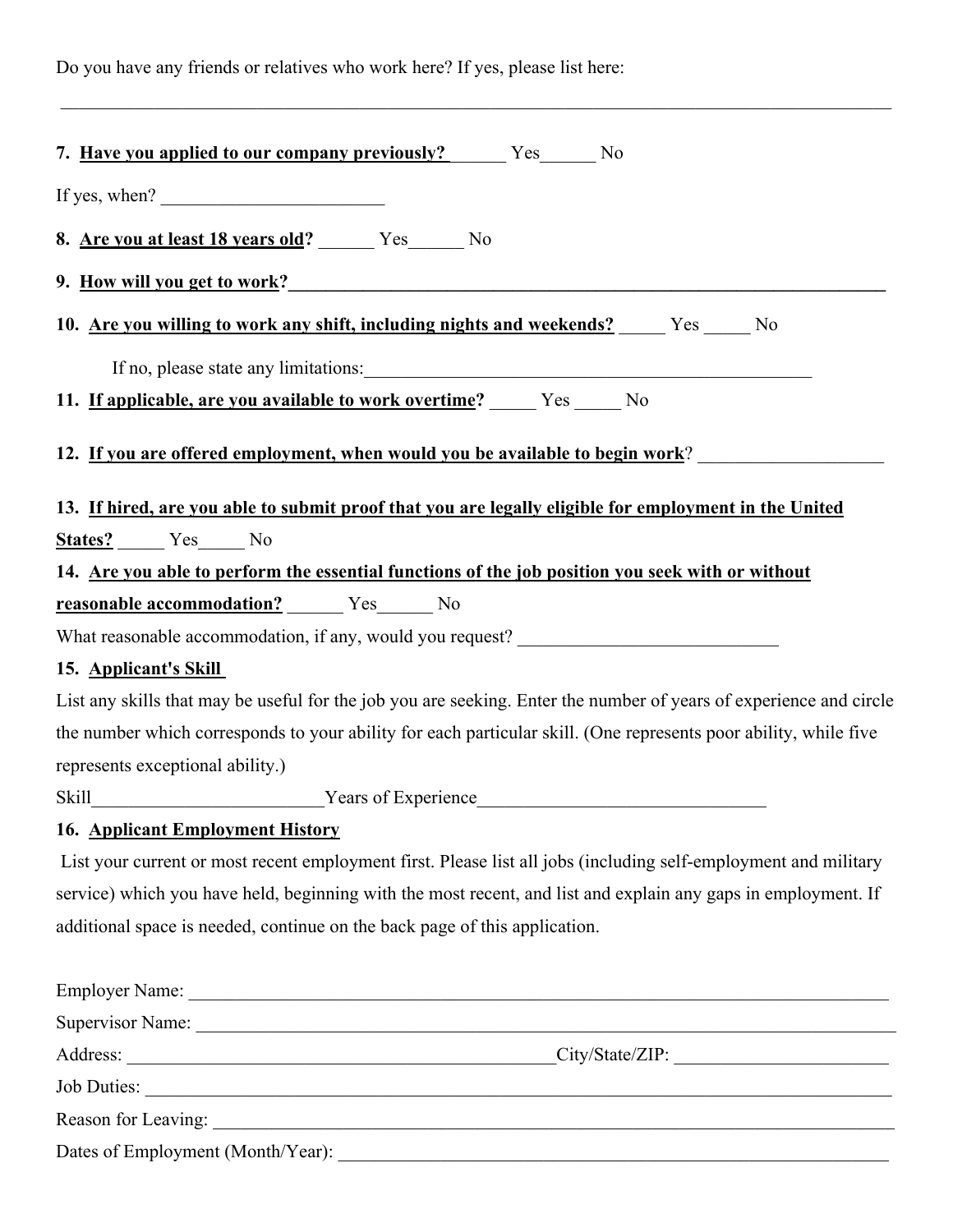| 17. Applicant's Education and Training         |                                                                                                                                                                                                                               |
|------------------------------------------------|-------------------------------------------------------------------------------------------------------------------------------------------------------------------------------------------------------------------------------|
|                                                |                                                                                                                                                                                                                               |
| Did you receive a degree? _____ Yes____ No     |                                                                                                                                                                                                                               |
|                                                | If yes, degree(s) received:                                                                                                                                                                                                   |
|                                                |                                                                                                                                                                                                                               |
| Did you receive a degree? _______ Yes______ No |                                                                                                                                                                                                                               |
|                                                | Other Training (graduate, technical, vocational): _______________________________                                                                                                                                             |
|                                                | Please indicate any current professional licenses or certifications that you hold:                                                                                                                                            |
|                                                |                                                                                                                                                                                                                               |
|                                                |                                                                                                                                                                                                                               |
| 18. References:                                |                                                                                                                                                                                                                               |
|                                                | List any two non-relatives who would be willing to provide a reference for you.                                                                                                                                               |
|                                                | Name: Name: Name: Name: Name: Name: Name: Name: Name: Name: Name: Name: Name: Name: Name: Name: Name: Name: Name: Name: Name: Name: Name: Name: Name: Name: Name: Name: Name: Name: Name: Name: Name: Name: Name: Name: Name: |
|                                                |                                                                                                                                                                                                                               |
|                                                |                                                                                                                                                                                                                               |
|                                                |                                                                                                                                                                                                                               |
|                                                | Name: Name: Name: Name: Name: Name: Name: Name: Name: Name: Name: Name: Name: Name: Name: Name: Name: Name: Name: Name: Name: Name: Name: Name: Name: Name: Name: Name: Name: Name: Name: Name: Name: Name: Name: Name: Name: |
|                                                |                                                                                                                                                                                                                               |
|                                                |                                                                                                                                                                                                                               |
|                                                |                                                                                                                                                                                                                               |